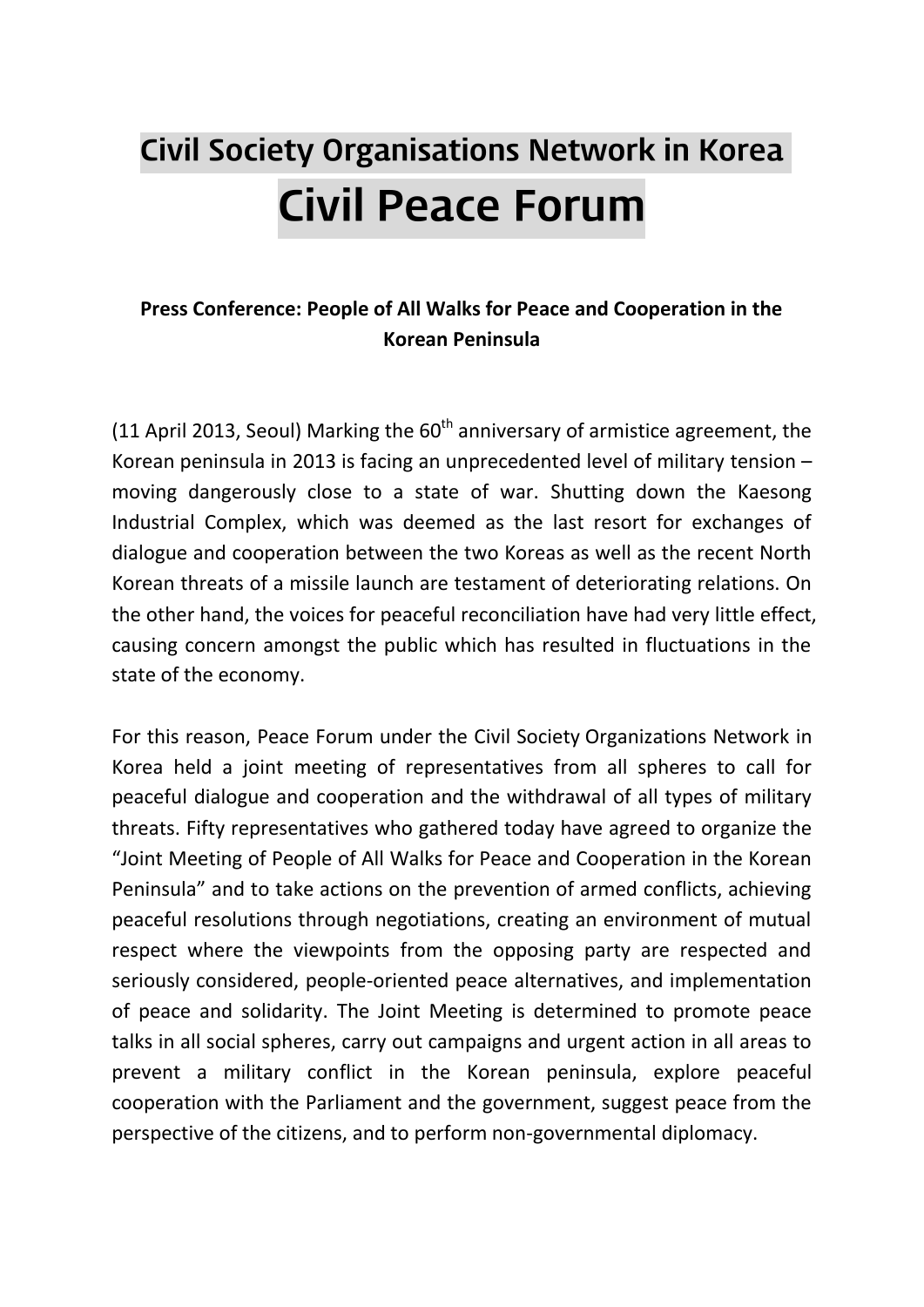For this press conference, fifty figures from various fields gathered and issued the statement: 'People should Act Now to Overcome Crisis of Armed Conflict in the Korean peninsula,' an open letter to the government of the Republic of Korea and the USA "We Have to Avoid a Military Conflict in the Korean Peninsula through Dialog and Cooperation" and an open letter to the government of the Democratic People's Republic of Korea "The Recent Temporary Closure of the Kaesong Industrial Complex".

#### **Attachment 1.**

[Press Statement] People should Act Now to Overcome Crisis of Armed Conflict in the Korean peninsula

#### **Attachment 2.**

[Open Letter to the Government of the Republic of Korea and the USA] We Have to Avoid a Military Conflict in the Korean Peninsula through Dialog and Cooperation

#### **Attachment 3.**

[Open Letter to the Government of the Democratic People's Republic of Korea] The Recent Temporary Closure of the Kaesong Industrial Complex

*For more information Ms. Huisun Kim, People's Solidarity for Participatory Democracy(PSPD) Tel. +82 2 723 5051, +82 10 9436 0316 Fax: +82 2 6919 2004 Email:* peace@pspd.org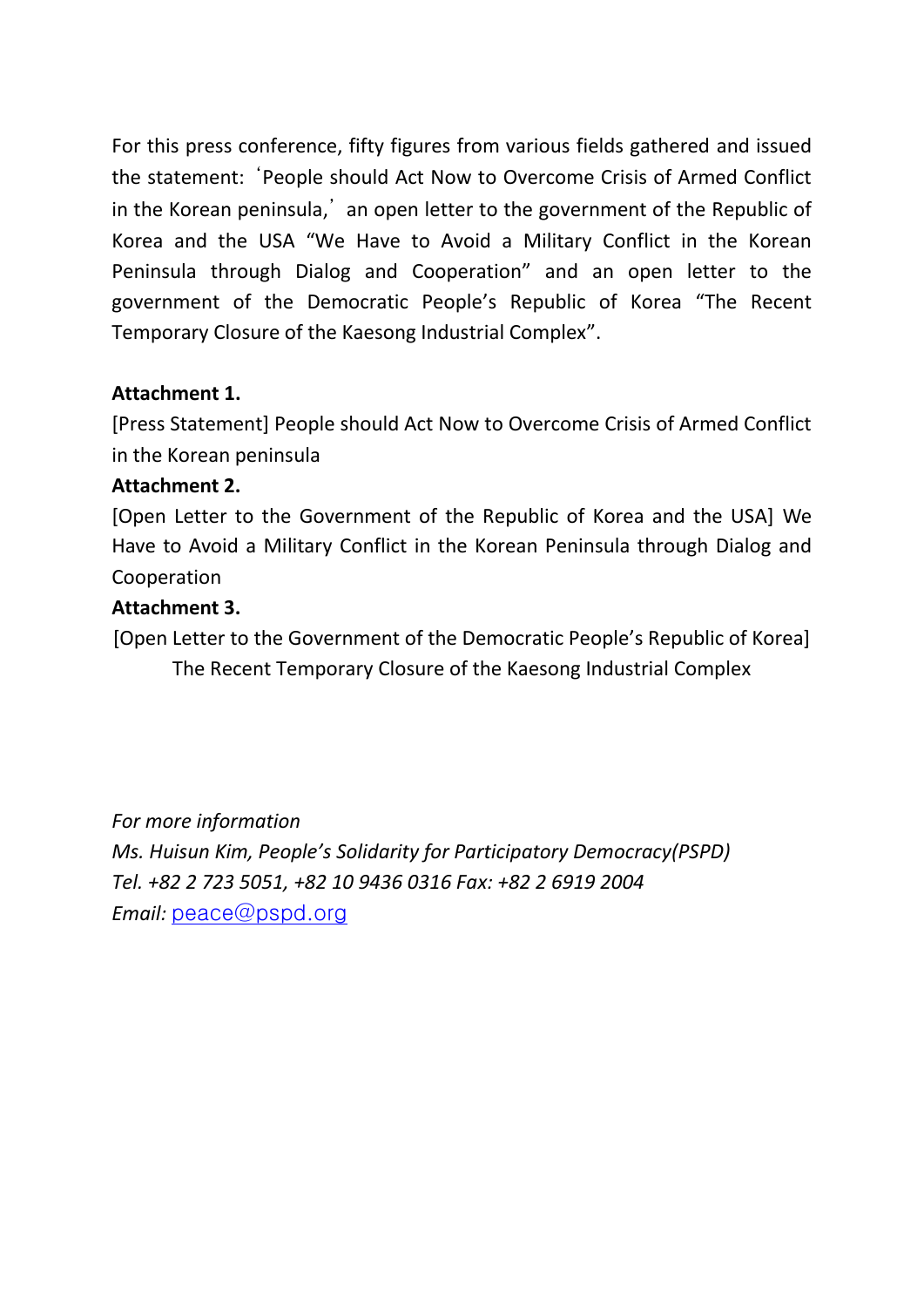## **[Appeal Letter to the People]**

# **People should Act Now to Overcome Crisis of Armed Conflict on the Korean peninsula**

(11 April 2013, Seoul) In 2013, the  $60<sup>th</sup>$  anniversary of armistice agreement, military tension is rapidly mounting in the Korean peninsula. It started with the rocket launch by North Korea at the end of last year which intensified conflicts between North and South Korea, and between North Korea and the USA. Military threats and hostilities against each other have risen by the third nuclear test by North Korea in February and also by the Key Resolve joint military exercise of South Korea and the USA in March. The situation has become a tinderbox. The Kaesong industrial Complex, which is a symbol of exchange and cooperation between two Koreas and the last buffer zone to prevent the worst military conflict, is actually closed and hotline between two Koreas was cut.

The biggest victims of the current hostility and military confrontation that has no exit strategy are 70 million people living in the Korean peninsula. North and South Korea, and its neighbouring countries must immediately stop provocative military threats and hostile actions that risk 70 million people's lives and safety. Incendiary over-reaction such as provocative comments and armed protest must be immediately stopped.

The only solution is to seek ways to open dialogue and compromise while respecting each other and put themselves in each other's shoes. The reality does not provide a good example that a hostile approach attempting to control the counterpart by force came to a success.

Promoting and maintaining peace invites people to raise their voices and show actions of 'No' to the current precarious situation. People, who will be the actual victims of armed conflicts in the Korean peninsula, must protest against all forms of military threats and hostile actions. People must consistently and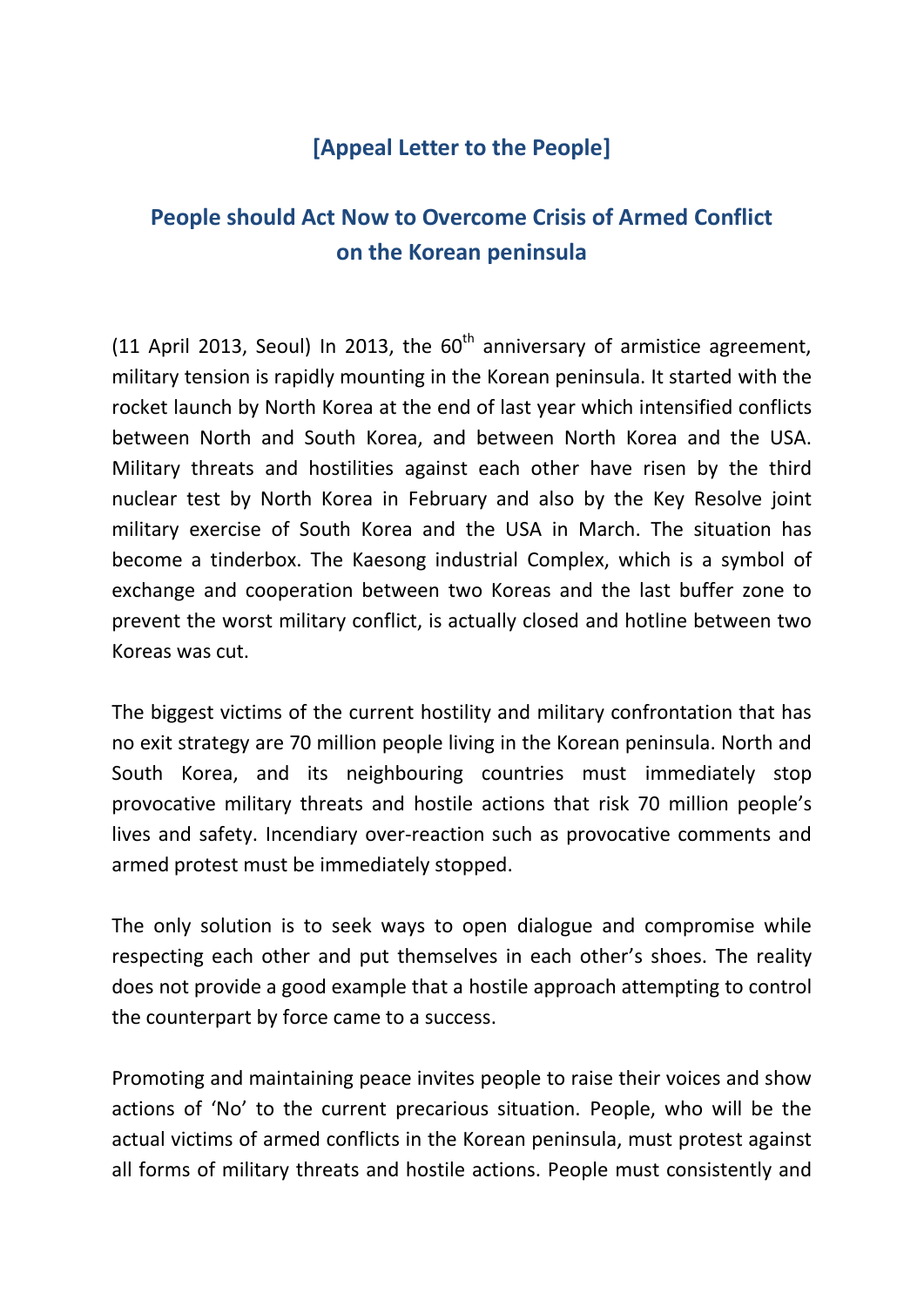patiently raise their voices to solve this deep-rooted conflict by dialogue and negotiation.

In this regard, representatives of civil society and religious communities who participated in today's meeting resolve to establish a "Joint Meeting of People of All Walks for Peace and Cooperation in the Korean Peninsula". The Joint Meeting is a self-help cooperation body to prevent armed conflicts in the Korean peninsula and to resolve the deep-rooted conflict by cooperation and dialogue. From the point of view of people who are direct victims of the current situation, we will do our best to promote and encourage reasoned expression of views, alternatives and actions of people to ease the military tension in the Korean peninsula, reopen economic cooperation and eventually establish  $60<sup>th</sup>$  years of armistice as the year of peace.

We appeal to people of all social walks to join our cause and act accordingly.

#### 11 April 2013

Participants of the Joint Meeting of People of All Walks for Peace and Cooperation in the Korean Peninsula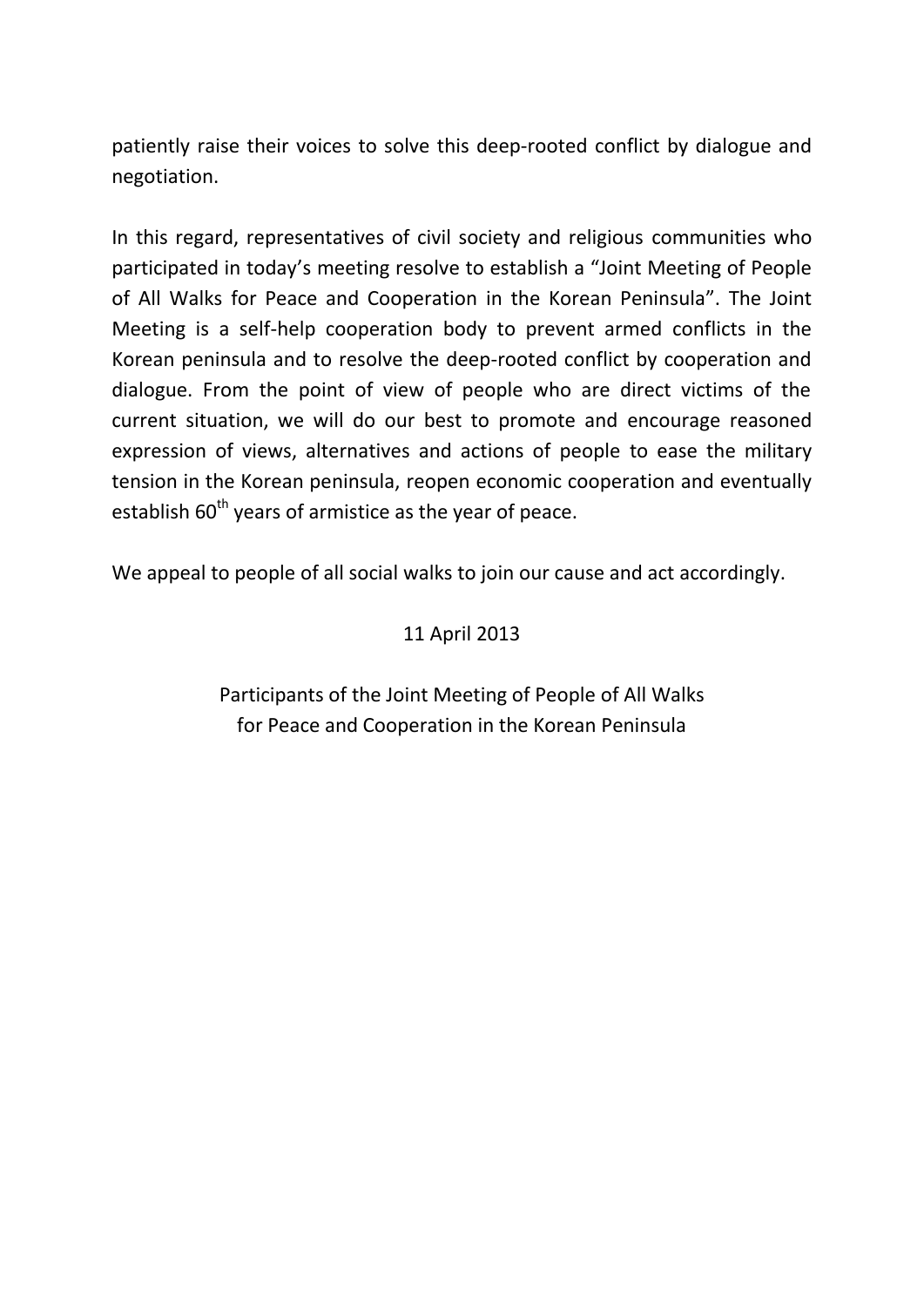## **[Open Letter to the Government of the ROK and the USA]**

# **We Have to Avoid a Military Conflict in the Korean peninsula through Dialogue and Cooperation**

We express our deep concerns on the closure of the Kaesong Industrial Complex and the tense climate in which war seems to be imminent. The Korean people are the ones paying a heavy price due to an impasse in finding a diplomatic solution. Therefore, the policy makers should allocate high regards for the views of the Korean people. Timely, John Kerry, the Secretary of State, is planning to visit South Korea and coordinate policies on North Korea. We hope the ROK-US talk will be a crucial start point to solve the current situation and appeal as follows:

First, the two parties must arrive at an agreement whereby the North's concerns are properly addressed. The negotiating parties from the west are disturbed by the North's continued policy of taking provocative measures in order to achieve their desired objectives. Calling for a shift in North Korea's strategy, for the past twenty years, the western negotiating teams have resorted to the same old strategy of responding with ever toughening sanctions which have largely proven ineffective in changing the North's strategy. Indeed, it is the North Korean citizens who are suffering unimaginably due to such economic sanctions.

Secondly, the Korean government should take more aggressive measures to revive cooperation at the Kaesong Complex, which, as of the eighth of April 2013, has had all its 53,000 North Korean workers removed by their government and effectively shut down all activities. Unnecessary provocative actions must cease from both parties. Since the North Korean regime consistently views the U.S.'s military buildup on its doorsteps as an existential threat, the latter's government must be actively engaged in sincere diplomatic dialogs aimed at producing a lasting peace in the Korean peninsula.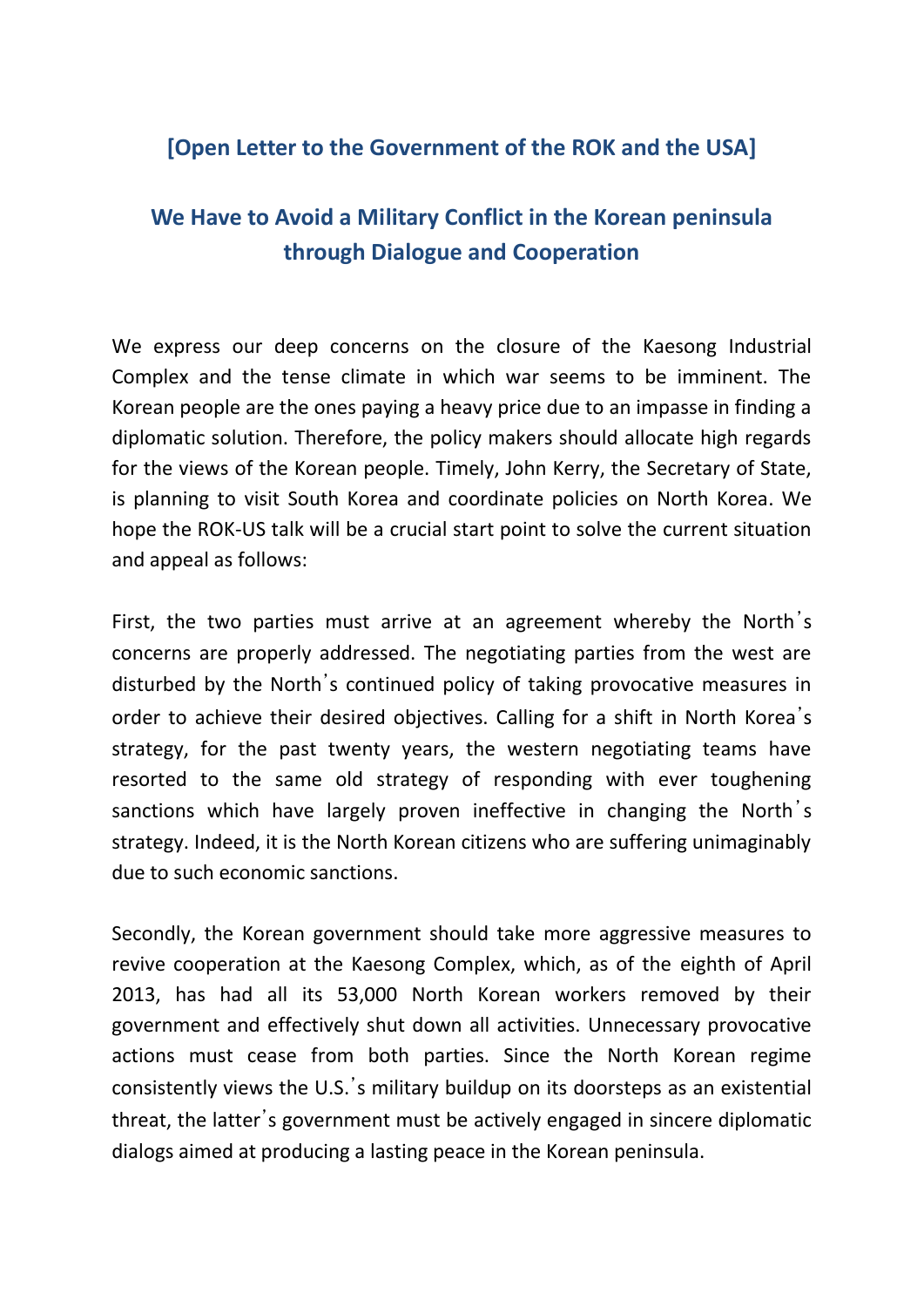Third, the issue of signing a peace treaty must seriously be looked at by all parties. Two governments from both sides, are partly responsible for the current crisis in the Korean Peninsula. Nine years have passed since the 9.19 Joint Statement, the fruit of the six-party talks in which both sides agreed to hold 'additional forums' to discuss peace agreements. Yet none has been held since the Lee Myung-bak's Government. In this regard, we stress that the establishment of peace system is the only way to resolve the crisis in Korean Peninsula, and strongly urge the Korean and the U.S. governments to promptly start working on negotiation of peace agreement.

Fourth, if we put half the efforts that we are currently putting in pressuring, isolating, and sanctioning the North into sincere negotiations, we can greatly improve the chances of arriving at a solution for the current dilemma through peaceful channels. Thus, we appeal to Mr. John Kerry who is currently touring Seoul, Beijing, and Tokyo to make a visit to Pyongyang. Furthermore, Barack Obama, the U.S. President, should be more active in the U.S.-North summit talks. This is the best way in nudging a peninsula that is on the verge of a fullscale war back to genuine negotiations.

Lastly, we encourage the current administration to recognize the fact that advancement or lack of progress in finding a diplomatic solution between the two Koreas will ultimately have a major effect on our nation. We are thus expecting that the Park Geun-hye administration actively promote the North-South dialog, mediate the North-U.S. talks, open up a golden age of three-way relations, and become a historic government.

#### 11 April 2013

Participants of the Joint Meeting of People of All Walks for Peace and Cooperation in the Korean Peninsula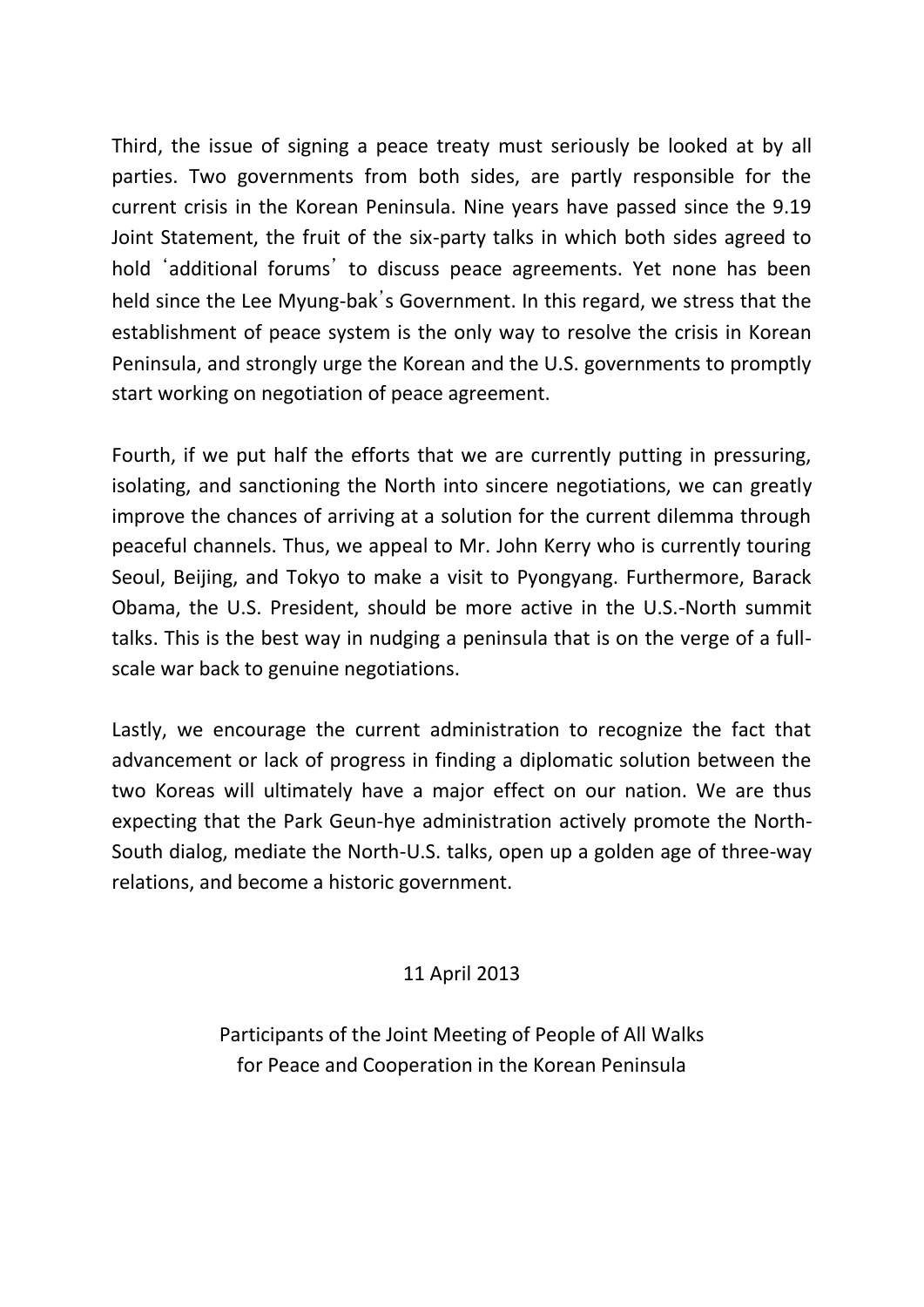## **[Open Letter to the Government of the DPRK]**

## **The Recent Temporary Closure of the Kaesong Industrial Complex**

(11 April 2013, Seoul) The Kaesong Industrial Complex is currently under crisis. This is a crisis of the relationship between the North and South Korea and of reconciliation, peace and future of unification and prosperity at the same time.

On 8 April 2013, you decided to withdraw all your workers from the Kaesong Industrial Complex by the statement made by Mr. Kim Yang-gon, secretary of the Workers' Party of Korea Central Committee. We express our deep concern on this matter because your decision is contrary to the will of most people in Korea hoping for development of the Kaesong Industrial Complex. As your statement points out, 'the Kaesong Industrial Complex is a result of the June 15 South-North Joint Declaration and has contributed to reconciliation, unity, peace and unification of our people.' When the relationship between two Koreas was deteriorating in the past, the Kaesong Industrial Complex came close to a closure, but it never actually closed down as it reflects the nation's desire for the unification.

Likewise, the Kaesong Industrial Complex is a source of prosperity and unification, cherished by both North and South Korea. Therefore, it is hard to agree with your argument that main reason of the closure is the Kaesong Industrial Complex is now a source of the invasion of North Korea. It is a broad interpretation of some provocative views and most South Koreans do not agree with those minor views.

We would also like to point out that you could have shown at least some consideration and respect towards small business owners who have invested all their assets and worked very hard to develop the Kaesong Industrial Complex. As equal stakeholders, they have a right to discuss with you on such a crucial decision. In fact, these small business owners are symbols of reconciliation and cooperation against 'battlefield Kaesong' which makes your